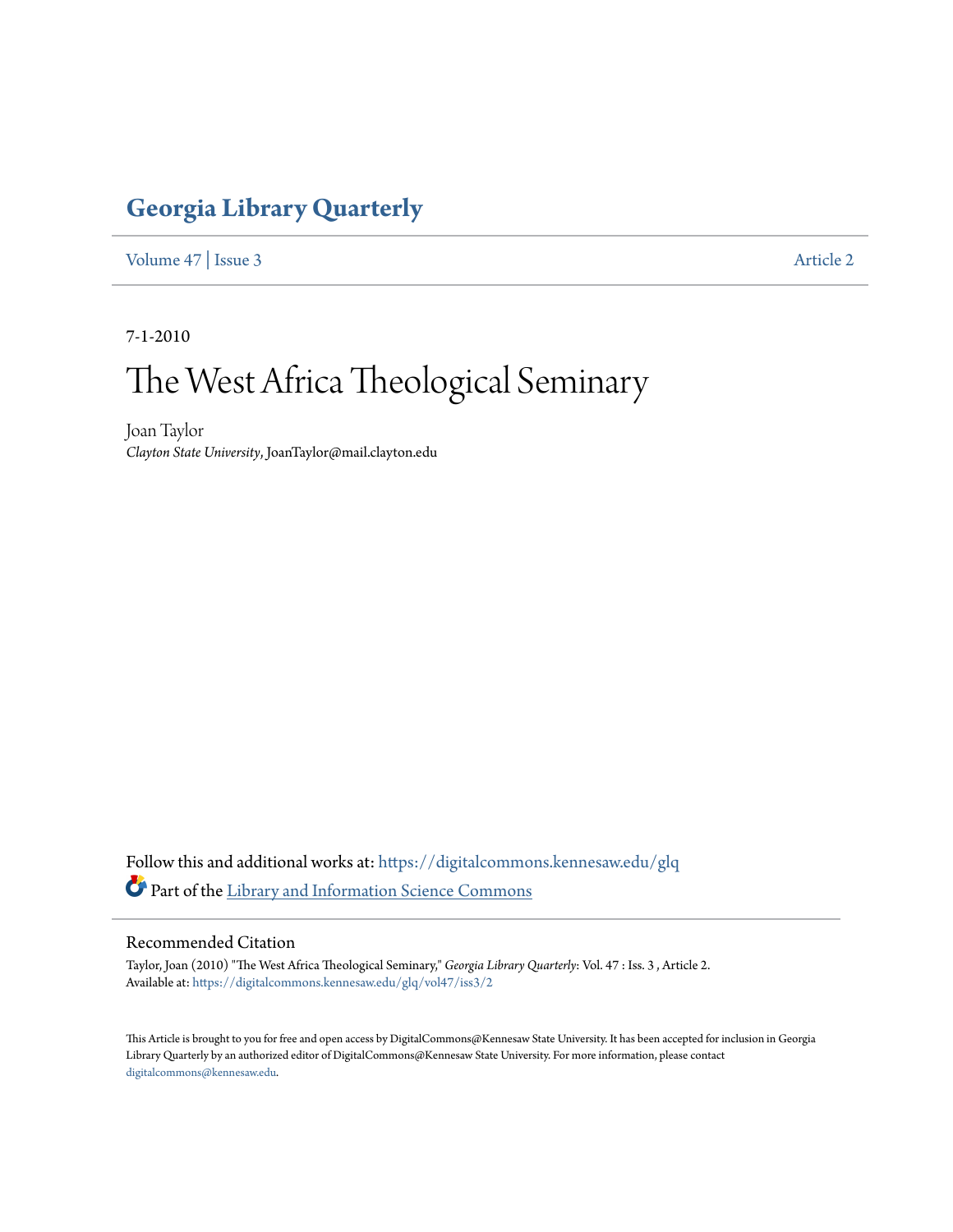## **Georgia librarians bring hope to impoverished in Africa**

*by Laura Burtle, Ann Hamilton and Joan Taylor*

### **The West African Theological Seminary** *Lagos, Nigeria*

*An account by Joan Taylor Public Services Librarian Clayton State University*

**I**n November, 2009, I participated in a journey to Nigeria to volunteer in a library. I first heard about the trip in the fall of 2007, when I received an inquiry from a friend about my interest in traveling with her and her husband to a seminary in Lagos, Nigeria. With our church's sponsorship, we began planning, scheduling and coordinating the trip to the West African Theological Seminary (WATS). WATS was founded in 1989 in the Eastern region of Nigeria and relocated to its current property in Apaja Lagos in 2006.

Our team consisted of eight people: three teachers, a former health services administrator, a former technology network supervisor, a nurse, a librarian and a retired government employee. We boarded a crowded nonstop flight from Atlanta to Lagos, and after an 11 hour overnight flight, we arrived in

Nigeria. We were met by a driver and an assistant from WATS. They escorted us from the airport, and we embarked on one of the wildest, most chaotic two-and-a-half-hour rides that I have ever experienced. On the ride, we had to weave around potholes, taxis, motor scooters, pedestrians and street-corner salespeople with wares ranging from pineapples to razors. Somehow we arrived safely at the compound guesthouse located a short walk from the seminary grounds.

The next morning, the seminary's founder, Dr. Gary Maxey, took us on a tour of the seminary grounds. In addition to volunteering in the library, we had opportunities to assist with wall preparation and painting, with campus technology networking and with local patients at a seminary-run health clinic.

On Monday I was introduced to the WATS head librarian, Mrs. Elizabeth (Lizzie) Nwozuzu, along with the rest of the staff. We met to discuss the various needs of the library and ideas of how I could be of assistance. Two projects were considered the most needed: filing and revision of catalog cards, and addressing the

tremendous backlog of books that needed to be cataloged. These books were donations from various places around the world.

The WATS administrators and librarians hope to transfer the library's holdings from their existing card catalog into an online catalog, and given that goal, I didn't feel that correcting and filing catalog cards would be the best use of time. Besides, I confess that I forgot most of the nuances and details of catalog card filing quite a long time ago. We agreed that cataloging and processing books would be a better way to help with the growth of the collection.

There were times when the other members of our team would stop by the library to rest from restoring or painting outdoors in the intense heat. In the library, we had the use of a large electric fan — when the power was working! "Rest" for them actually meant that I gave them a "crash course" in selecting the correct information to be recorded on the forms.

I mentioned to Dr. Maxey that if I could have access to a computer with *See Nigeria, page 6*

1